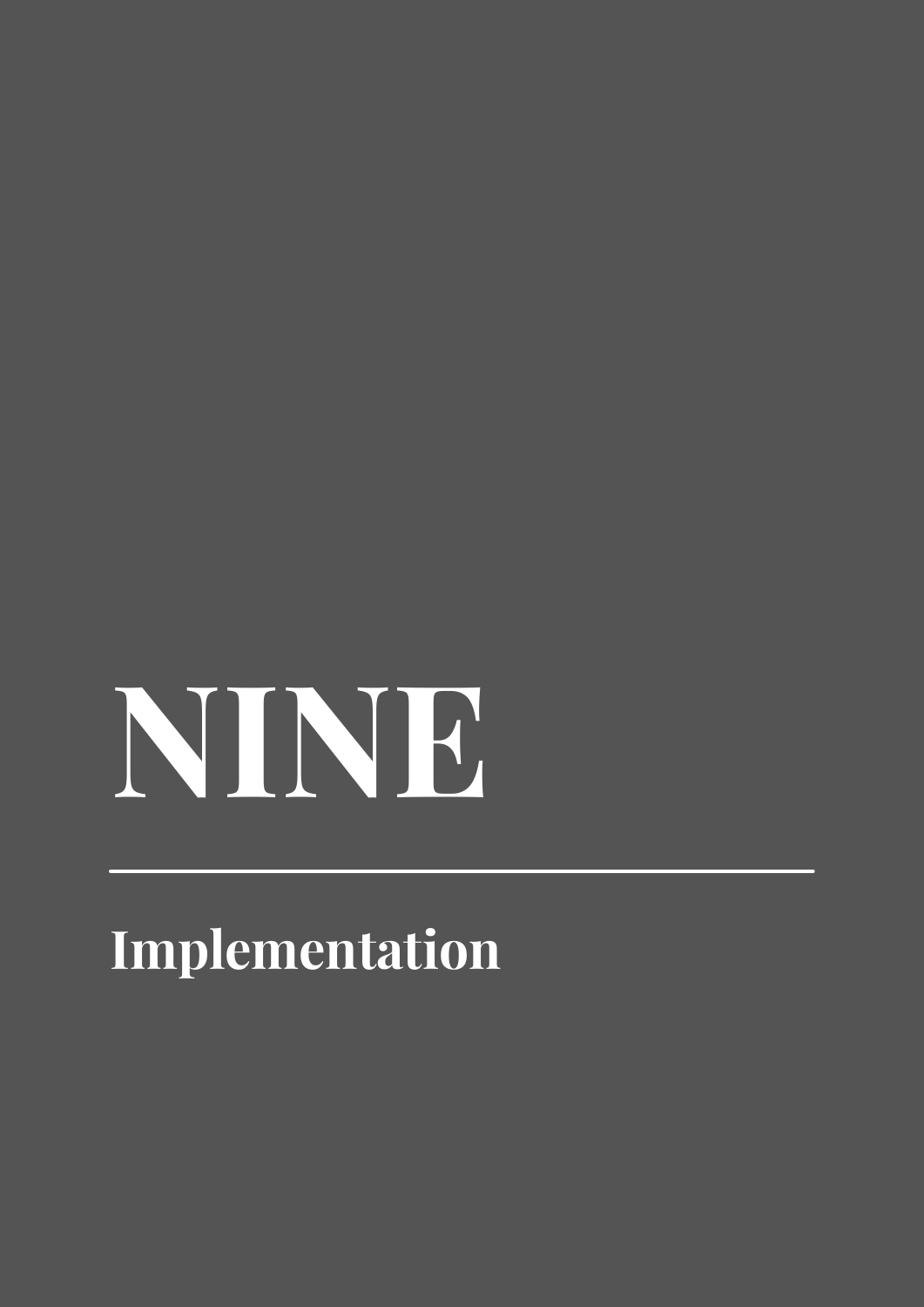# **9.1 Reform and investment structure**

The children's social care system is on a trajectory of rising costs, with more children being looked after and continually poor outcomes for too many children and families. Government has attempted to reverse these trends through disjointed targeted programmes and funding pots, but these have not managed to halt the current trajectory. The comprehensive multi-year reform programme of recommendations set out in this report can reset the system, improve outcomes and make children's social care more sustainable in the future.

The alternative is to continue as we are, with spending increasingly shifting to late and costly crisis intervention, draining what little remains of practical and intensive earlier support for families. The question is whether additional investment goes to reform and long term sustainability or instead is spent propping up an increasingly expensive and faltering system.



#### **Figure 1: LA Spending on Children's Social Care is forecast to continue to rise**

*The chart above forecasts future spend on local authority children's social care using historical data on spend across a number of categories,121 aggregated at the national level (as reported in section 251 data), we assume that the trends in unit cost and demand for services (i.e. cohorts of children that use children's social care services) continue as they* 

<sup>121</sup> These costs approximate children's social care spend by local authorities. There is no agreed definition of children's social care spend, but the aggregate presented here includes all those Children and young people's services lines from the Section 251 return except: 3.4.5 Universal family support, 3.5.1 Universal services for young people, 3.0.1 Spend on individual Sure Start Children's Centres, 3.0.2 Spend for services delivered through Sure Start Children's Centres, 3.0.3 Spend on management costs relating to Sure Start Children's Centres, 3.0.4 Other spend on children under 5, and 3.6.1 Youth justice.

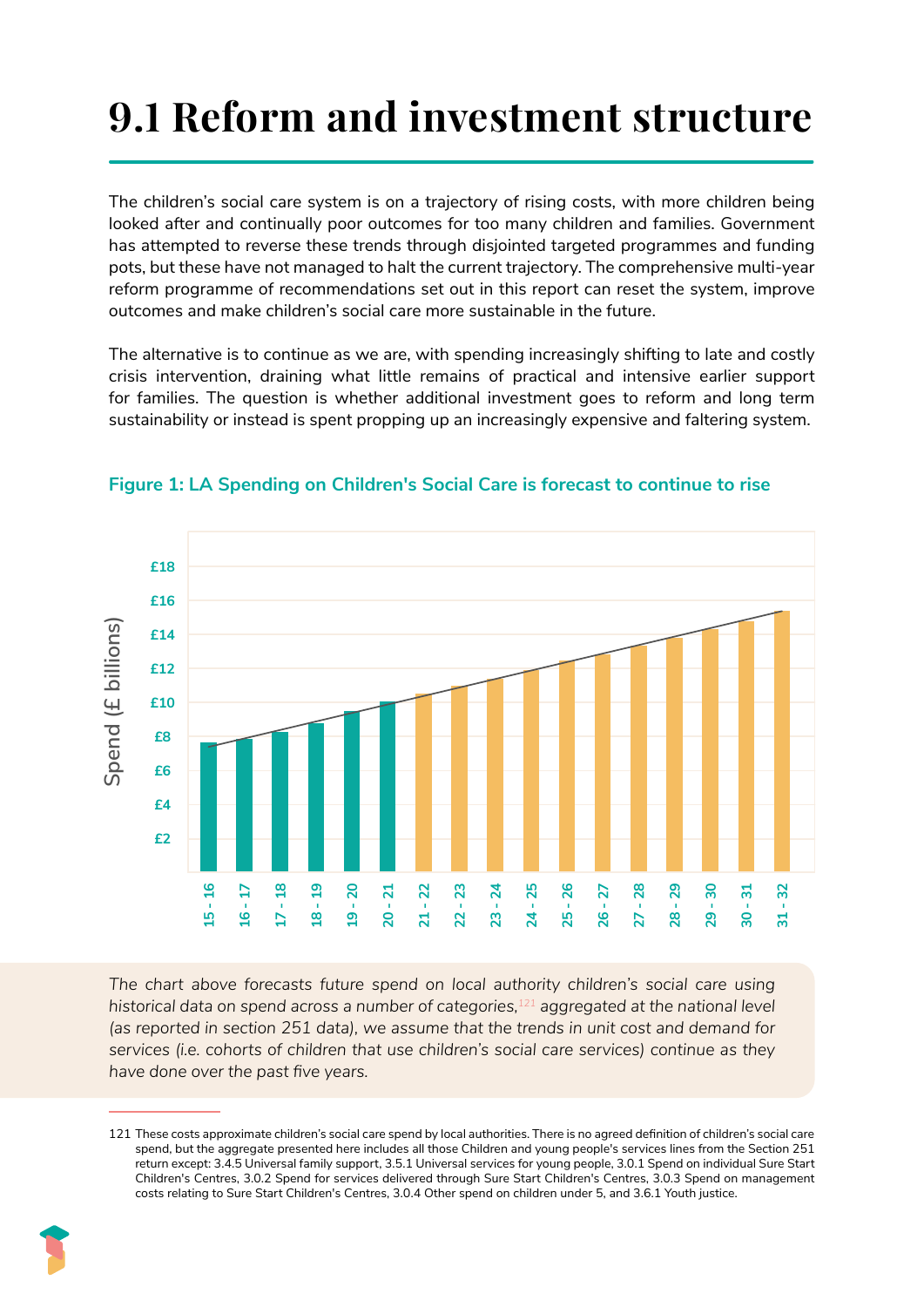



*The chart above forecasts the number of children looked after using data on the rate per 10,000 of the 0-17 year old population as published in Department for Education (DfE) looked after children statistics, and accounts for the latest Office for National Statistics (ONS) projections of the 0-17 year old population. We assume that the rate per 10,000 increases at the rate it has done over the previous five years.*

The comprehensive reform programme needed to turn this tide and give children and families what they need will require £2.6 billion of new spending over four years, comprising £46 million in year one, £987 million in year two, £1.257 billion in year three and £233 million in year four, plus an additional estimated £50 million on other interventions over the investment period.<sup>122</sup> This can be funded by bringing forward spending that is forecast to be needed over the coming years.

Investment in the comprehensive reform programme outlined by this review will deliver cashable savings within children's social care that can be reinvested for children and families over the medium-term, reduce wider public spending pressures and also provide social benefit in improved outcomes for children and families. This investment programme would last until 2026/27 and by that point more children will be living safely with their families, supported to live in their wider family networks or have their needs better met in an improved care system. By 2027/28, the legacy of the investment will allow for self-sustaining improvement.

<sup>122</sup> The £50 million is made up of approximate costs, that have not undergone a full cost benefit analysis (CBA) but have been estimated by the review team over 4 years to (1) modernise adoption contact, (2) establish the National Practice Group to set practice guides and advise on the Framework, (3) establish the Data and Technology Taskforce, (4) Increased social worker time in practice, (5) develop more decisive interventions and establish intervention commissioners, (6) implement a new measure of child and family satisfaction and (7) provide training and support for new corporate parents.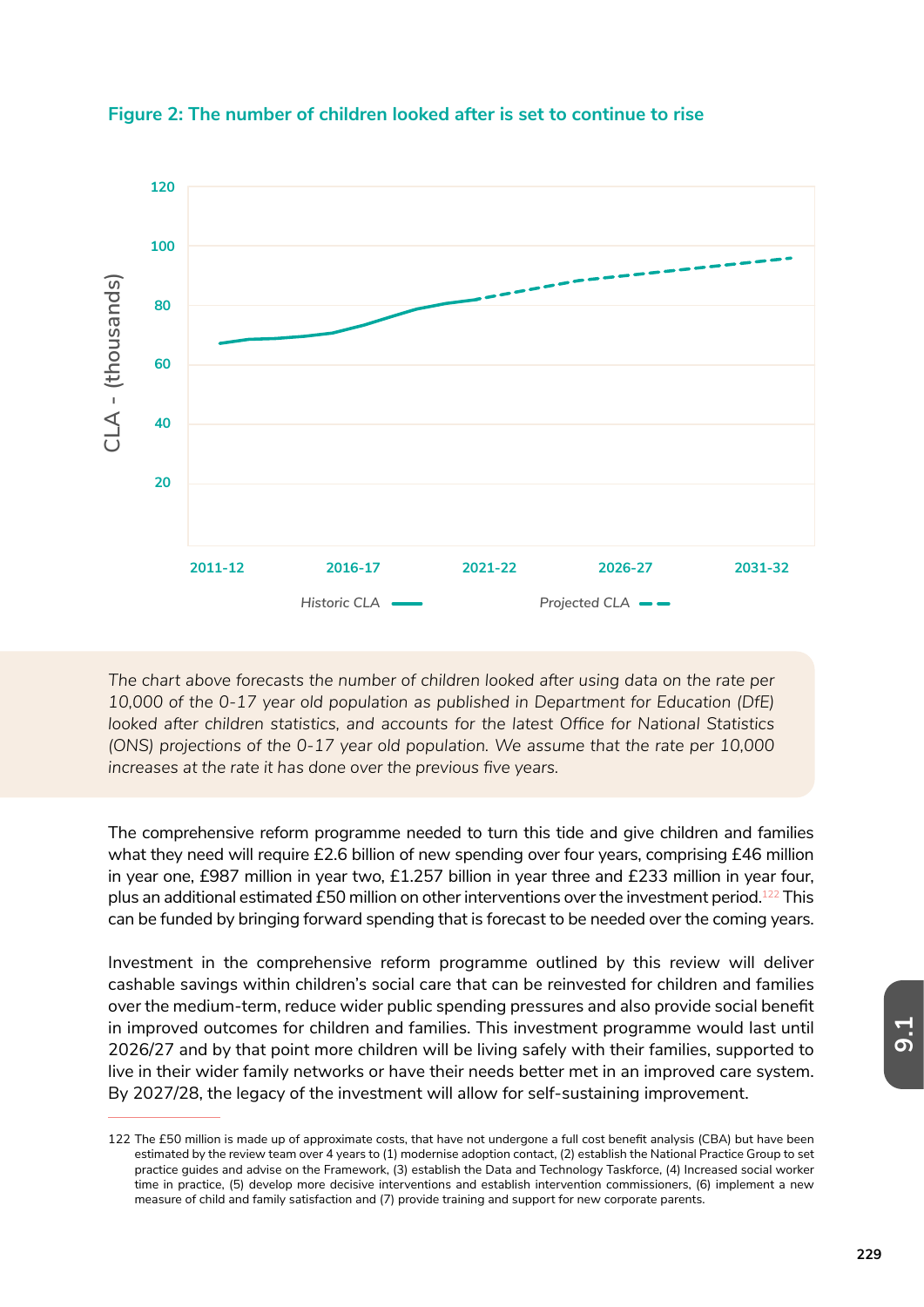

**Figure 3: Our set of reforms will mean that more children are able to remain safely with their families or family networks**

*The chart above compares the forecast of looked after children in figure 2 (Projected CLA), to the forecast reductions of children in care projected as a consequence of our recommendations that has emerged from our cost benefit analysis (CBA). The line showing 'Projected CLA (following reform)" represents the CLA projection, minus the sum of the estimated reduction in children in care across all the recommendations that underwent a full cost benefit analysis (CBA) process. It assumes no overlap or complementarity between different recommendations that may have an effect on this projection if the package were*  to be implemented in full. It shows that in 2032-33, there will be 30,000 fewer children *looked after than in our counterfactual scenario. Of the 30,000 fewer children looked after, 17,000 will benefit from better family help; 10,000 from improved support for kinship and family network arrangements; and 3,000 from interventions to improve workforce expertise and a scaled up family finding programme - all of which contribute to reducing the number of looked after children.*

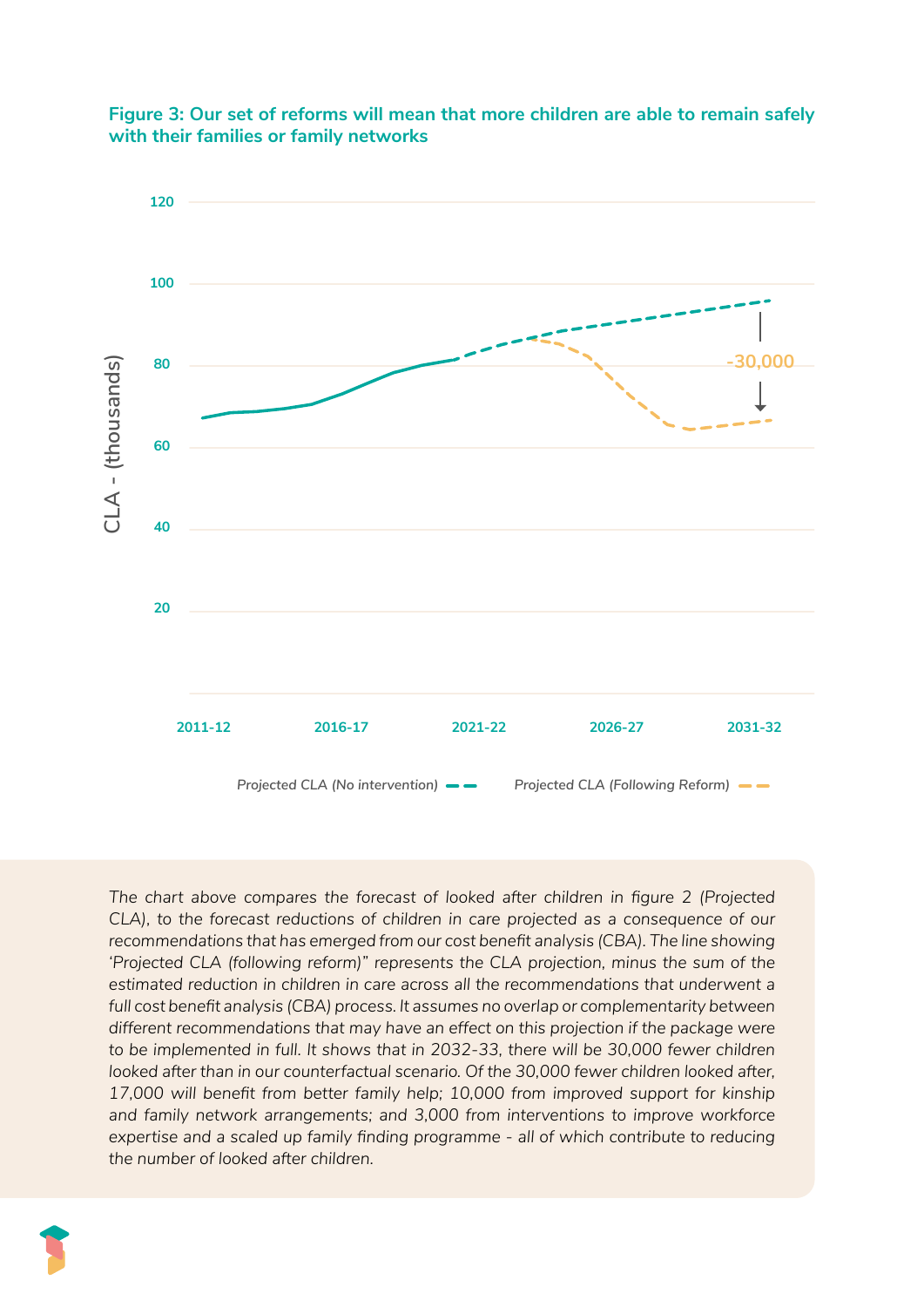### **9.2 Components of this investment and reform**

Local authorities will need the freedom to deliver this change programme for their communities within a clear national framework. There will need to be accountability for the investment being made, but also efforts to strengthen system learning along the way. National government should support and serve local delivery of these reforms through a combination of the measures set out in this report - more and better data for learning, changes to legislation, revised inspection, support for the workforce and the National Children's Social Care Framework that defines the objectives and outcomes for the children's social care system. This framework will guide the investment and should be accompanied by training and support for senior leaders in local authorities.

All of this and more should be funded through a single comprehensive reform programme called *Relationships Protect*. This will avoid the re-creation of disjointed pots of funding and overlapping programmes and it will support whole system change led locally. A subset of recommendations that would form part of *Relationships Protect* represent a critical path of interdependent measures which should be delivered in sequence to release cashable savings that can be reinvested to improve outcomes at pace.

This critical path of reforms and additional investments is made up of the following:

- **• A revolution in Family Help**: Roughly £2 billion on building the new and high quality Family Help system that is able to comprehensively respond to entrenched family difficulties.
- **• Unlocking the potential of family networks:** £23 million must be invested to bring parity between the support given to foster carers and Special Guardianship Orders (SGO) / kinship Child Arrangement Orders (CAO), and to establish Family Network Plans which will mean more children staying within a loving and safe family network.
- **• Homes for children in care:** £76 million to recruit 9,000 more foster carers, to support them better, and to establish new Regional Care Cooperatives – which will provide more homes which are better connected to communities and with carers who can provide the loving long term support for children.
- **• Realising the potential of the workforce:** £253 million to ensure we have enough skilled social workers who can spend more time supporting children and families directly and acting decisively when there are child protection concerns.

This list of critical path measures does not reflect all - or even the most important - of the review's recommendations, only those that are most interconnected. The description of phasing below sets out why these are so interdependent to deliver the entire programme.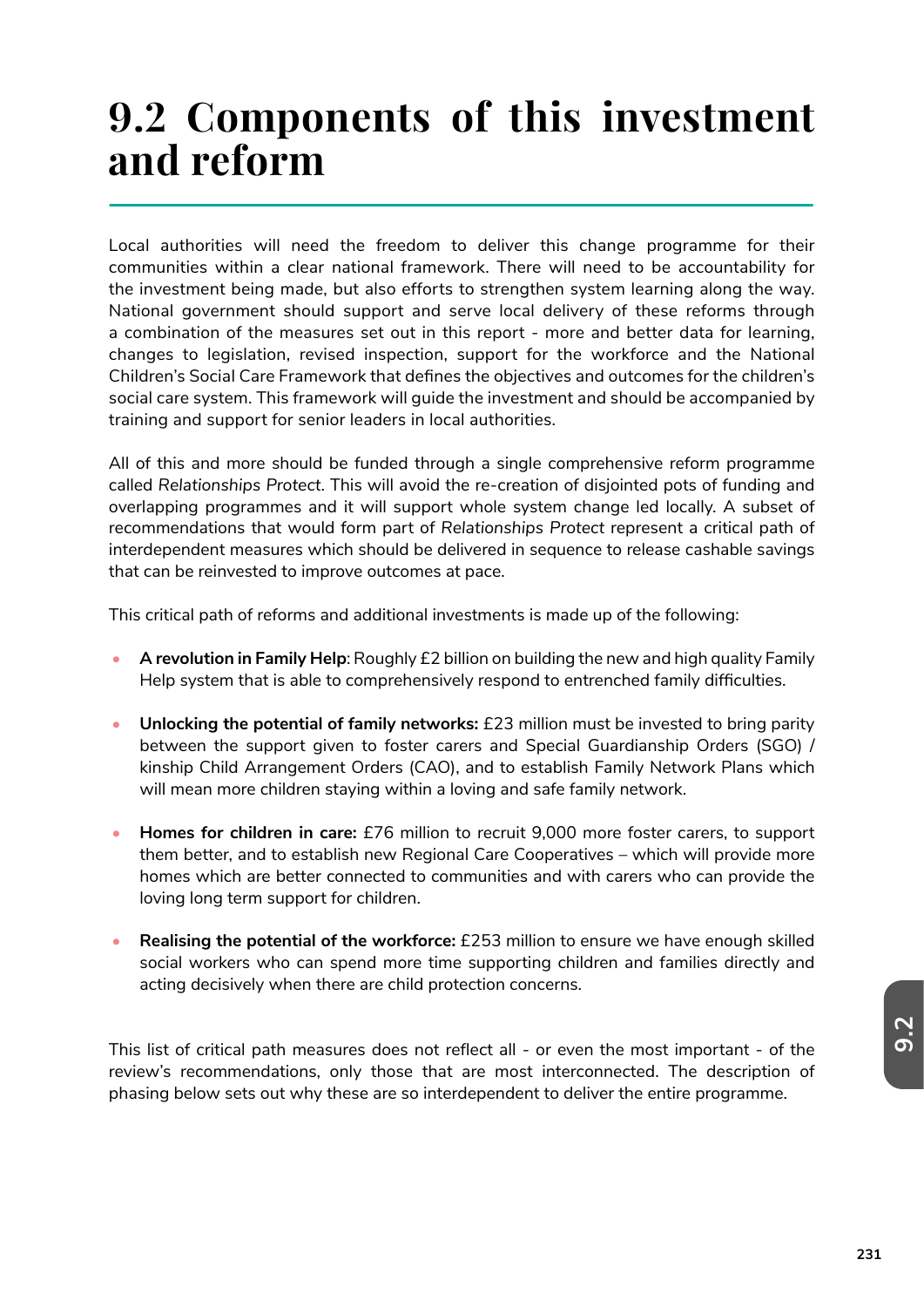## **9.3 Phasing**

**Our proposed phasing and timetable is set out below.** In responding to the review, the government will need to consider the pace and sequencing for recommendations, taking account of financial, legislative, workforce and organisational constraints, as well as the wider context of other reforms that might impact the sector. However the government decides to sequence reforms, we would expect the aspirations and level of ambition to match that set out by this review.

#### **First steps (by end of 2022)**

Government will need to start work immediately and during the first six months publish a **White Paper,** which sets out a full government response to the review. Government will need to consult on the most significant changes it intends to make through a **new Bill** in the final session of this Parliament. At the same time it should establish *Relationships Protect* as a major programme and put in place appropriate governance to oversee delivery and implementation. That governance should build on the approach we have taken to the review first and foremost placing lived experience at the heart but also working with those who lead and work in the system.Alongside this broader commitment to reform, an immediate priority for government should be to launch a **new foster carer recruitment programme**. Prioritising this recommendation, which will deliver 3,000 new foster carers each year from 2023, will reduce pressures on residential care and mean that children in care - particularly teenagers are more likely to get the home and care they need. This initial step will also lay foundations for the later introduction of Regional Care Cooperatives.

The development of a **National Children's Social Care Framework** will bring together in one place the objectives, outcomes, indicators and practice guidance to support system improvement. Whilst it may not be possible to have all indicators ready within six months of publication (particularly where we have identified new data collections), government should make early progress by appointing members of the National Practice Group who will advise on the overall Framework and develop practice guides, agreeing the outcomes and indicators where possible. This should be supplemented by starting to make changes to the existing professional development programmes for the **workforce**, including the Assessed and Supported Year in Employment (ASYE) and other social work development programmes, to start aligning them with the future Early Career Framework (ECF).

#### **Roll out (by Spring 2024)**

In the 18 month period between January 2023 and Royal Assent of a new Children's Social Care Bill, implementation should focus on the delivery of recommendations which do not require legislation, or where foundations need to be laid in preparation for legislation being passed in Spring 2024.

The first version of the **National Children's Social Care Framework** should be developed by mid-2023, alongside amendments to *Working Together*. The Framework should be accompanied by confirmation of the resources that local authorities will have to deliver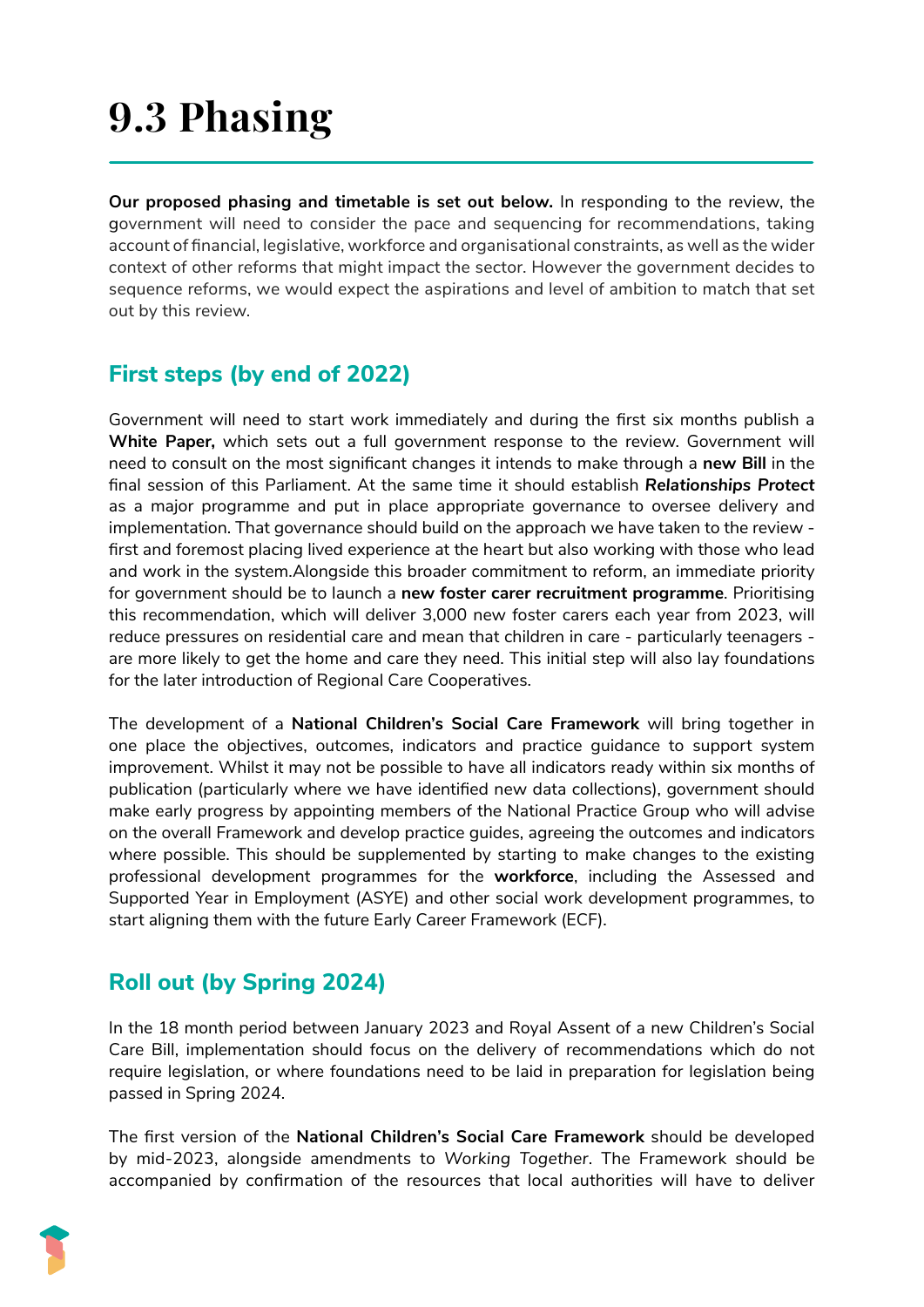reforms in the initial years of *Relationships Protect*, with the majority of additional resources from 2024/25, to give a sufficient lead in time so that local authorities can develop plans and bring partners together to hit the ground running. Launching the Framework will encourage local authorities to begin delivering other practice-based recommendations, such as **family finding** (an enabler for the mission to ensure that every young person leaving care has at least two loving relationships) and **parental representation** (so that families are able to more fully engage with court proceedings).

During this period we will expect to see areas begin to transform their **Family Help** offer, using additional funding that is provided as part of an overall uplift to the Supporting Families Programme and enabled by amendments to *Working Together* - in preparation for a significant uplift of funding the following year. Investment in Family Help will, over time, significantly increase the number of children who can live safely with their families and improve their outcomes.

To ensure greater retention and upskilling of social workers, during this phase the Department for Education (DfE) should start to roll out the **social work Early Career Framework** so that the first cohort of social workers can complete the five year framework in around 2028.

Finally, government should lay foundations for reforms which will come through new legislation in the next phase of implementation. In anticipation of radically increasing the number of children who grow up within their wider family network, this should include a new programme of **peer support and bespoke training for kinship carers** in every local authority**.** Other priorities should include launching a new **leadership programme for children's home managers**, addressing immediate pressures in residential care and paving the way for Regional Care Cooperatives. The **foster carer recruitment programme** will have begun delivery, and local authorities should be encouraged to approve these carers within their new Regional Care Cooperative footprints, in anticipation of these being established in law by spring 2024.

#### **Full flight (Spring 2024-2027)**

During this phase we expect the remaining bulk of recommendations to commence and start yielding benefits. Preparation work done in the previous phase will reduce the time required between the Bill gaining Royal Assent and full implementation commencing.

Neighbourhood **Family Help** Teams will be coming online, representing a substantial increase in the support offered to families facing significant stress, under a simplified legal framework where the focus is on practical and skilled help not assessing and referring. These teams will be tailoring services to local population needs, be multidisciplinary, making increased use of evidence based interventions, and be based in and working alongside the local community. Child protection cases will be co-worked by some of the most experienced practitioners and a unique identifier will have been implemented and significant progress made towards frictionless sharing of information.

Legislation will establish a new **Family Network Plan** and a mandatory **family group decision making** process, which gives time and space for families to develop their own supported and funded plans for care. Whilst we expect some local authorities to join those who already pay **Special Guardianship Orders** (**SGOs) and kinship Child Arrangement Orders (CAOs) an**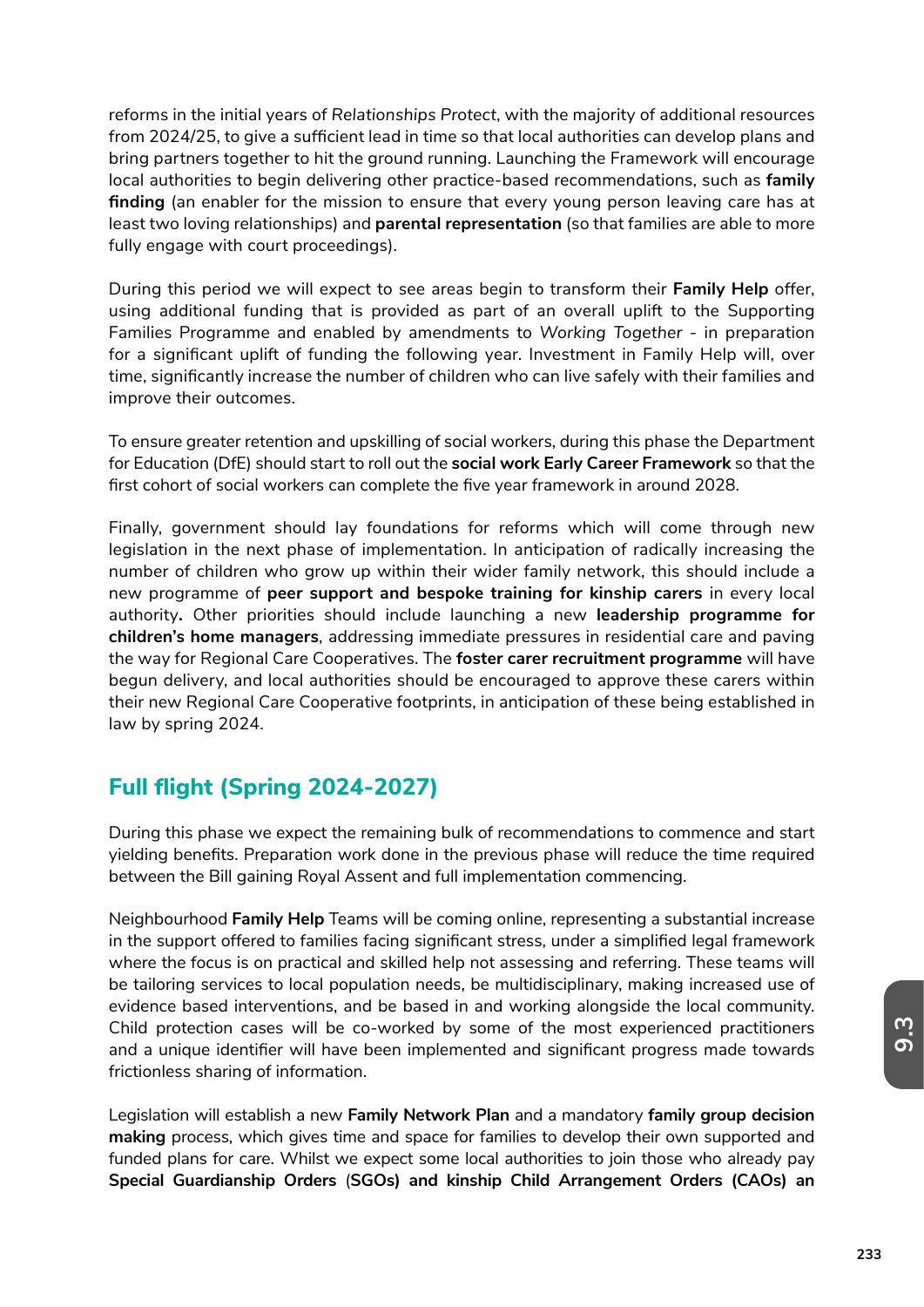**allowance** in advance of legislation, all SGOs and kinship CAOs will now be legally entitled to an allowance which matches the fostering allowance in their area. Changes to **legal aid** will also give kinship carers better access to independent and qualified legal advice before making life changing decisions and new kinship carers will be legally entitled to a period of **kinship leave**.

Having been established in shadow form prior to legislation, **Regional Care Cooperatives** should become fully operational from early 2025. The introduction of Regional Care Cooperatives will start to turn the corner on the sufficiency crisis, and more children will be found homes close to their friends, families and communities (unless it was not in their best interests to do so). A better grip on the market will bring about substantial reductions in the profits made by private children's home providers and independent fostering agencies. For children growing up in foster care or residential care, changes to legislation will provide them with a legal right to **advocacy** on an ''opt-out' basis, which allows young people to access their rights and have a say in decisions which affect them. When young people reach the age of 18, they will now also have a legal right to request a **Staying Put** or **Staying Close** arrangement so they can remain living with the foster carer or remain connected to the children's home they have grown up in until 23 years of age. **New care standards** will mean that by 2025 all children in care will be living in homes where they receive care.

Finally, legislation will allow government to set national **social worker pay scales**, which align with progression through the already established Early Career Framework, and increase recruitment and retention of social work staff.

#### **Legacy (post reform programme 2027 beyond)**

At this point in the reform programme, we expect all recommendations in this report to have been implemented and the children's social care system will be achieving better and more sustainable outcomes for children and families.

An ongoing **ring-fenced Family Help Grant** will lock in diverted spending (over £1 billion more annually) on responding to families needs earlier. Taken together with better support for kinship carers, this increase in children being able to live safely with their families will have led to reductions in the number of children in care. Government and local authorities will have choices about where to invest to further improve outcomes for children and families.

Outcomes will already have been improved for families, who will now be able to access community based non-stigmatising Family Help, and Regional Care Cooperatives will have brought an end to the sufficiency crisis which, for children who cannot remain within their family networks, means they will remain connected to their friends and wider community. At a system level, the latest version of the National Children's Social Care Framework will be supporting a self improving system, within which actors have high levels of freedom and responsibility, and better data, to make decisions.

Outcomes and social attitudes towards those who have a care experience will be improving, in large part as a result of introduction of care as a protected characteristic and a wider corporate parenting responsibility. The system's obsession with building lifelong loving relationships around those who have been in care, will have replaced a view that relationships can be provided as a service.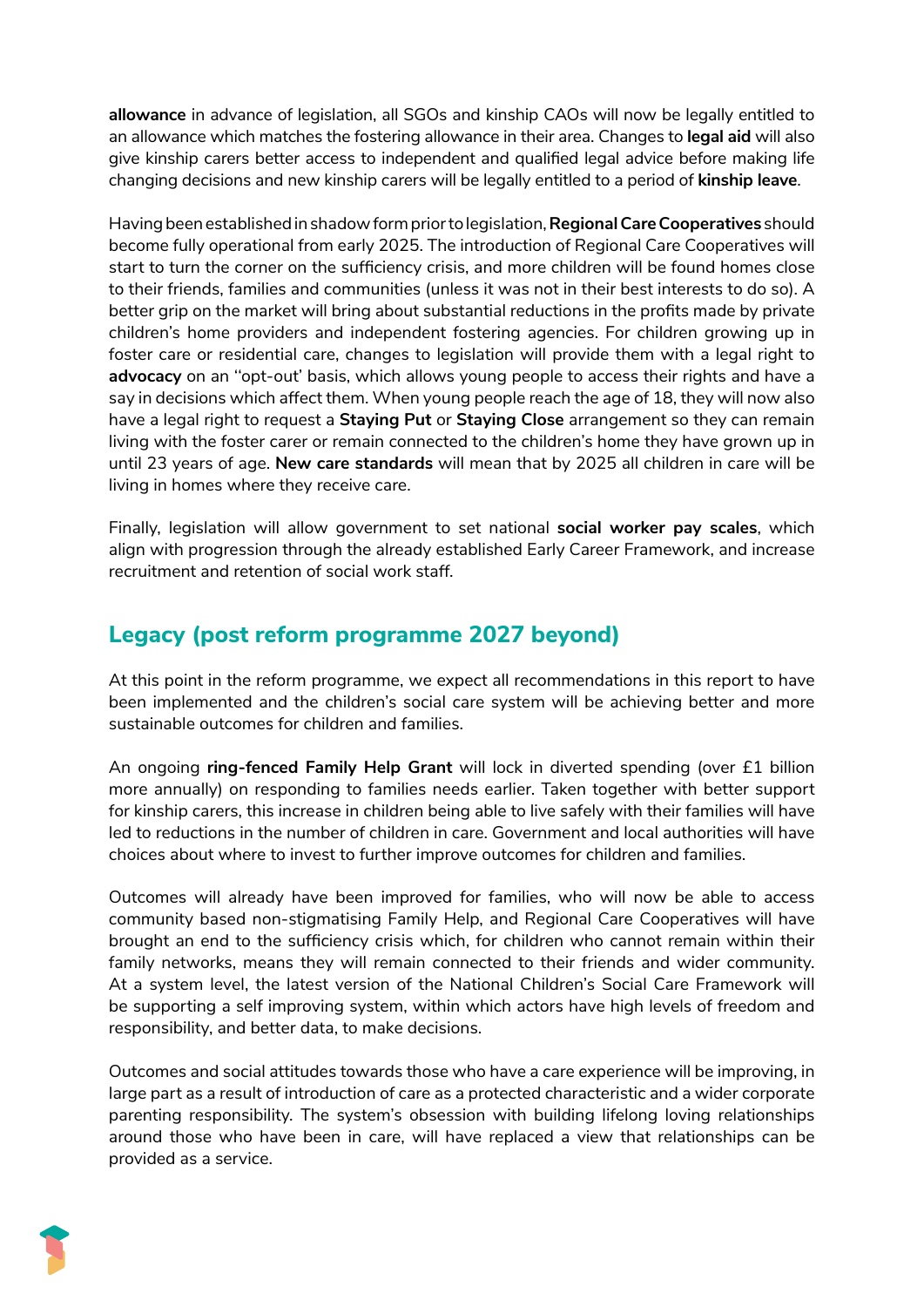## **9.4 Investment profile**

The review has aimed to provide costings for our recommendations that are as comprehensive as possible. The table below sets out the recommendations on which we have carried out a full cost benefit analysis. There are other recommendations where the review has provided an estimated cost - these are set out in individual recommendation annexes. In a small number of instances, we have not been able to provide the cost of recommendations, either because the information needed to cost the recommendation is not publicly available, such as the administrative cost of implementing the review to central government departments, or because we have left discretion for government and the sector to consider how best to implement recommendations which would affect both costs and benefits. Government will need to consider any further costs that this review has not been able to estimate, as well as continuing to refine the costings we have presented as part of implementation.

|                                                               | <b>Years</b>   |                |        |        |      |                 |                |      |      |      |  |
|---------------------------------------------------------------|----------------|----------------|--------|--------|------|-----------------|----------------|------|------|------|--|
|                                                               | $\overline{1}$ | $\overline{2}$ | 3      | 4      | 5    | $6\phantom{1}6$ | $\overline{7}$ | 8    | 9    | 10   |  |
| <b>Family Help</b>                                            | $\mathbf 0$    | $-514$         | $-930$ | $-472$ | $-6$ | 359             | 507            | 520  | 534  | 549  |  |
| Care                                                          | $-9$           | $-124$         | $-58$  | 107    | 183  | 221             | 244            | 250  | 258  | 266  |  |
| <b>Regional Care</b><br>Cooperatives                          | $\mathcal O$   | $-50$          | $-50$  | 31     | 79   | 115             | 135            | 139  | 143  | 148  |  |
| Fostering<br>Recruitment<br>campaign                          | $-9$           | 8              | 25     | 51     | 70   | 71              | 73             | 74   | 76   | 78   |  |
| <b>Extended Family</b><br><b>Support Model</b>                | $\mathcal{O}$  | $-82$          | $-33$  | 33     | 34   | 35              | 36             | 37   | 39   | 40   |  |
| <b>Alternatives to</b><br>care                                | $-5$           | $-201$         | $-41$  | 224    | 297  | 342             | 365            | 388  | 411  | 436  |  |
| SGO & kinship<br>CAO allowance                                | $\mathcal{O}$  | $-157$         | $-75$  | 32     | 92   | 123             | 132            | 141  | 150  | 159  |  |
| <b>Family Network</b><br>Plans                                | $\mathcal{O}$  | $-36$          | 11     | 138    | 148  | 159             | 170            | 181  | 192  | 203  |  |
| Legal aid for SGO<br>and CAO carers                           | $\overline{O}$ | $\overline{4}$ | 35     | 66     | 69   | 72              | 75             | 78   | 81   | 85   |  |
| Statutory kinship<br>leave for SGOs<br>and CAOs               | $\mathcal{O}$  | $-6$           | $-6$   | $-6$   | $-6$ | $-6$            | $-6$           | $-6$ | $-6$ | $-6$ |  |
| Introducing<br>preparation<br>workshops for<br>kinship carers | $-5$           | $-6$           | $-6$   | $-6$   | $-6$ | $-6$            | $-6$           | $-6$ | $-6$ | $-5$ |  |

#### **Impact on public finance (£millions)\***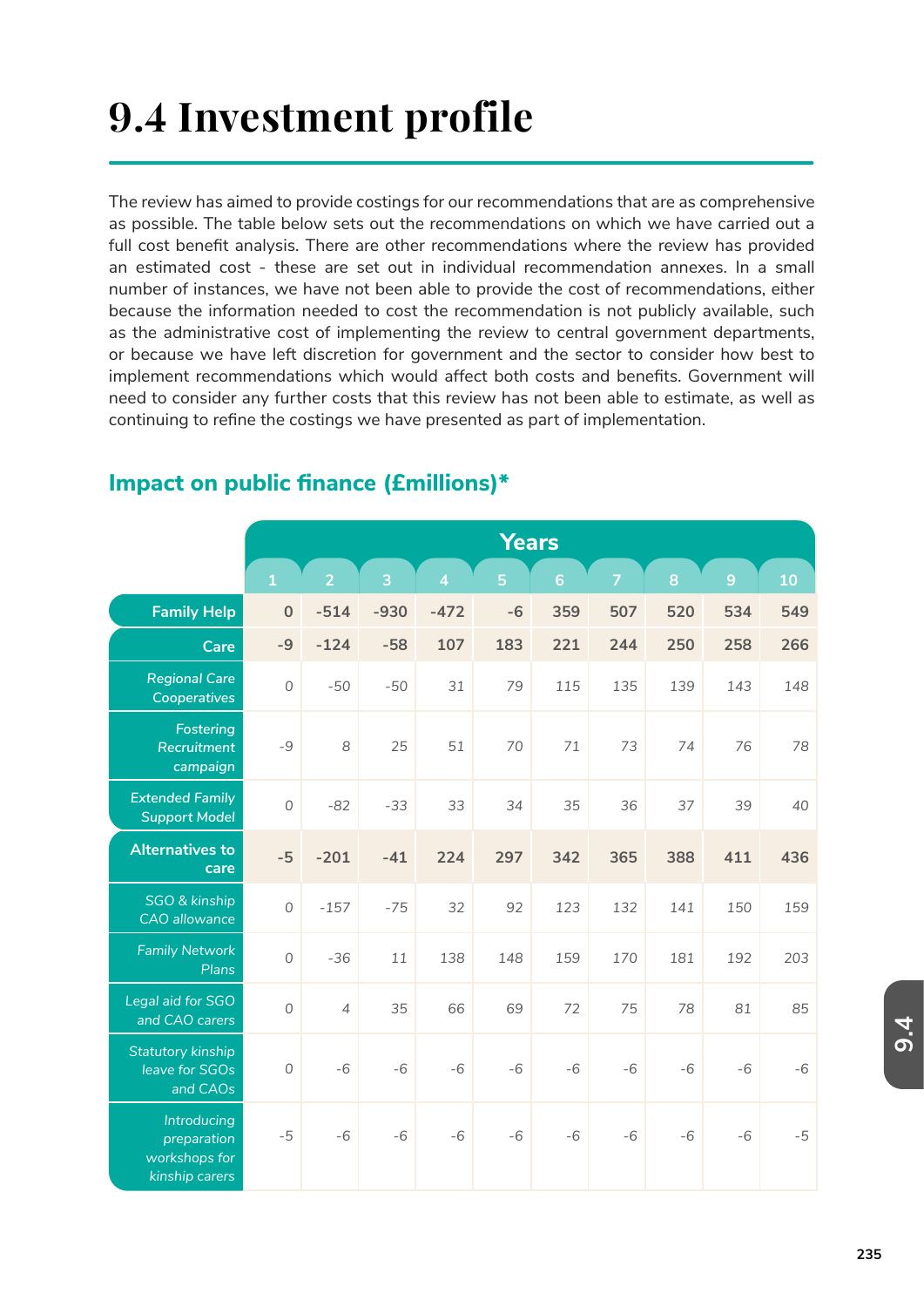|                                                           | <b>Years</b>   |                |             |                         |                |                |                |                |                |              |
|-----------------------------------------------------------|----------------|----------------|-------------|-------------------------|----------------|----------------|----------------|----------------|----------------|--------------|
|                                                           | $\overline{1}$ | $\overline{2}$ | 3           | $\overline{\mathbf{4}}$ | $\overline{5}$ | $6\phantom{a}$ | $\overline{7}$ | 8              | $\overline{9}$ | 10           |
| <b>Care Leaver</b><br><b>Missions</b>                     | $-5$           | $-74$          | $-99$       | $-44$                   | $-31$          | $-35$          | $-35$          | $-34$          | $-34$          | $-31$        |
| Scaling up a<br>family finding<br>program                 | $\cal O$       | $-58$          | $-54$       | $\overline{2}$          | $-1$           | $-6$           | $-6$           | $-6$           | $-6$           | $-5$         |
| <b>Extending Staying</b><br><b>Put arrangements</b>       | $\mathcal O$   | $\cal O$       | $-7$        | $-16$                   | $-17$          | $-17$          | $-17$          | $-18$          | $-18$          | $-18$        |
| <b>Extending Staying</b><br>Close pilots                  | $\mathcal O$   | $\cal O$       | $-14$       | $-6$                    | 13             | 22             | 25             | 27             | 30             | 33           |
| Scaling up<br>supported lodging<br>programmes             | $\cal O$       | $-9$           | $-16$       | $-16$                   | $-17$          | $-17$          | $-18$          | $-18$          | $-19$          | $-19$        |
| Increasing the<br>setting up home<br>allowance            | $-4$           | $-4$           | $-5$        | $-5$                    | $-6$           | $-7$           | -8             | -8             | $-9$           | $-10$        |
| Care leaver<br>bursary for<br>apprentices                 | $-1$           | $-1$           | $-1$        | $-1$                    | $-1$           | $-1$           | $-1$           | $-1$           | $^{\rm -1}$    | $^{\rm -1}$  |
| <b>Extending free</b><br>prescriptions to<br>care leavers | $\cal O$       | $-2$           | $-2$        | $-3$                    | $-3$           | $-3$           | $-3$           | $-3$           | $-3$           | $-3$         |
| <b>Workforce</b>                                          | $-27$          | $-57$          | $-121$      | $-48$                   | 10             | 119            | 144            | 166            | 170            | 176          |
| Creating a five<br>year ECF                               | $-23$          | $-37$          | $-22$       | 40                      | 94             | 142            | 146            | 151            | 155            | 160          |
| <b>Introducing</b><br>national pay<br>scales              | 0              | $\mathcal O$   | -79         | $-79$                   | -79            | $-31$          | 15             | $\mathbf 1$    | $\mathbf{1}$   | $\mathbf{1}$ |
| <b>National rules</b><br>and regional staff<br>banks      | $\mathcal O$   | $-14$          | $-14$       | $-4$                    | $-1$           | $\overline{4}$ | $\mathcal{G}$  | 10             | 10             | $11\,$       |
| Residential<br>leadership<br>programme                    | $-4$           | $-6$           | $-6$        | $-5$                    | $-4$           | $\overline{4}$ | $\overline{4}$ | $\overline{4}$ | $\overline{4}$ | $\sqrt{4}$   |
| <b>Child Advocacy</b>                                     | $\mathbf 0$    | $-7$           | $\mathbf 1$ | $\mathbf 1$             | $\mathbf 1$    | $\overline{2}$ | $\overline{2}$ | $\overline{2}$ | 3              | 3            |
| <b>Parental</b><br>Representation                         | $\mathbf 0$    | $-10$          | $-9$        | -8                      | $-7$           | $-7$           | $-7$           | $-6$           | $-5$           | $-3$         |
| <b>Total Impact on</b><br><b>Public FInance</b>           | $-46$          | $-987$         | $-1257$     | $-233$                  | 446            | 1007           | 1227           | 1293           | 1345           | 1404         |

*\* Note: Year one is calculated with the assumption that it begins in 2023-24. If some recommendations are implemented later than presented here, the costs and savings will need to be adjusted to take account of inflation.*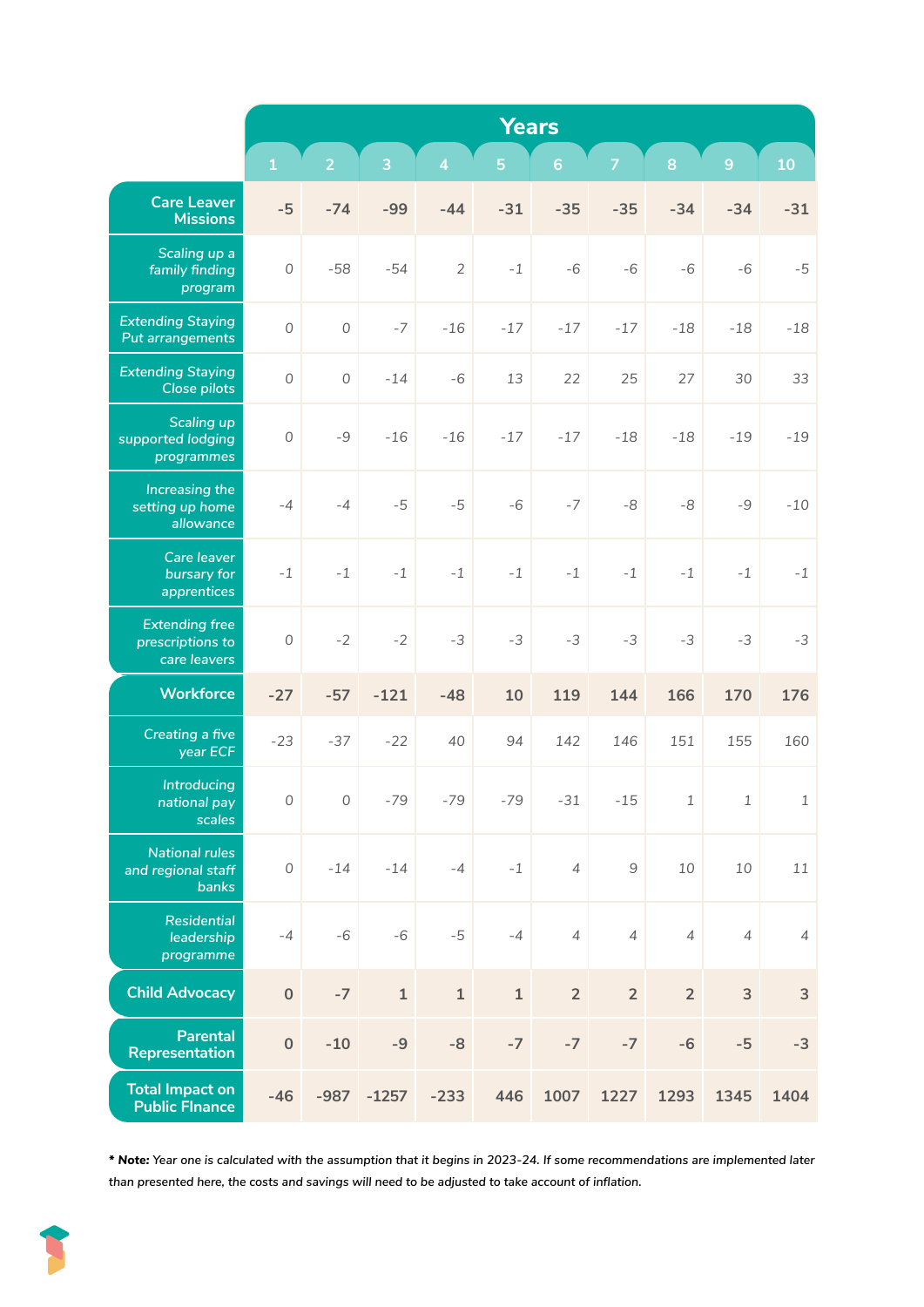



*The chart above sums up all the monetised costs and savings that are incurred by, or return to, the exchequer in all the models that have undergone the cost benefit analysis (CBA) process. The vast majority of savings return to local authorities (approximately 90%). The chart assumes that additional investment starts in 2023/24, and shows that we would begin to see savings greater than costs in Year five. It assumes no overlap or complementarity between either the costs or benefits of the recommendations that may have an effect on this projection if the package were to be implemented in full.*

Bringing investment forward in the way we suggest will result in a rebalancing of spend towards keeping children and families safely together, while ensuring children in care and care leavers receive the high quality services that they need to help them thrive in childhood and into adulthood.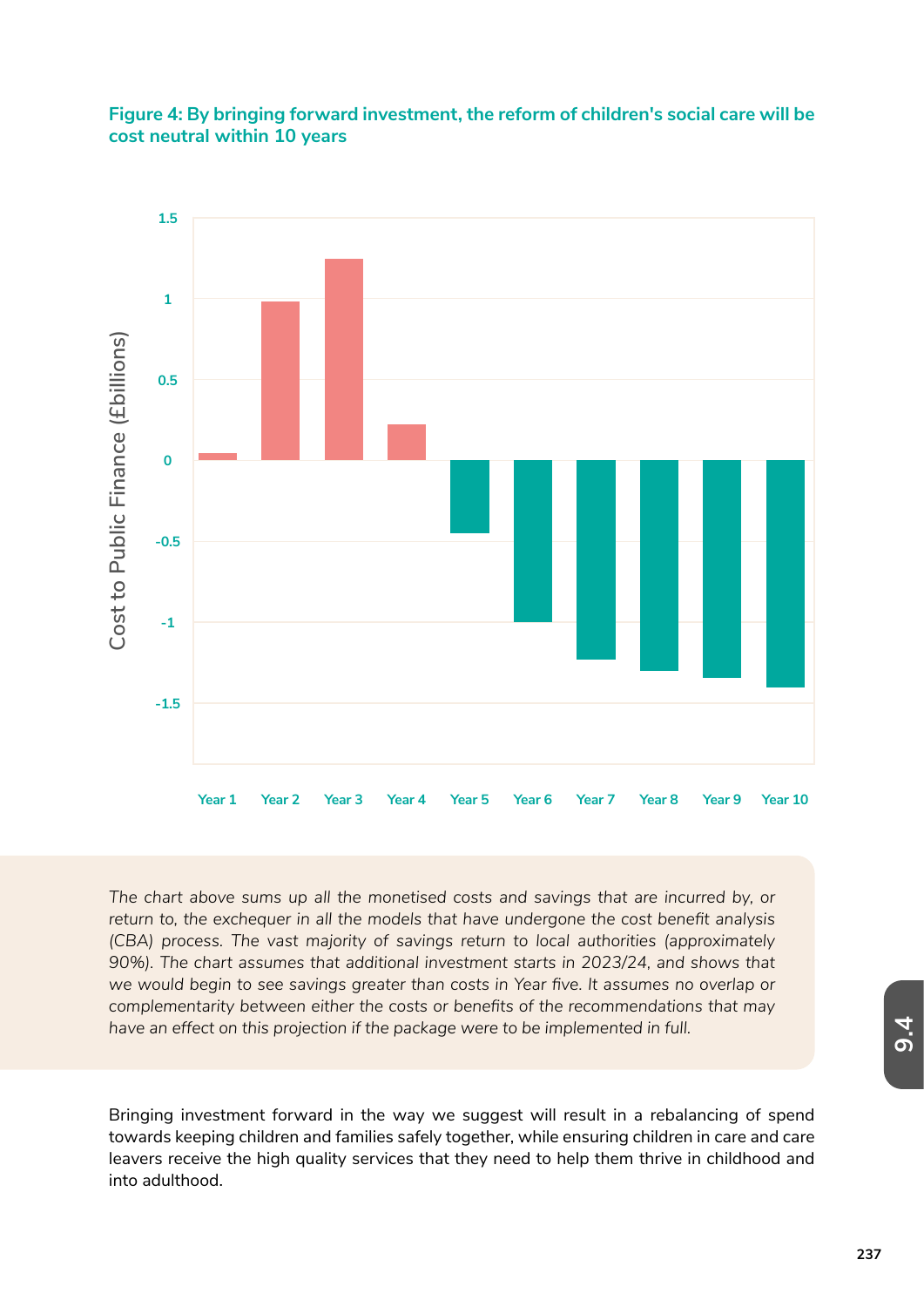#### **Figure 5: Our reforms will result in a rebalancing of spend toward help and protection**



*The above chart presents two scenarios. First, it forecasts local authority spend in 2032/33 if the current trajectories of demand and cost continue in the way they have done over the past five years. Second, it shows how our reform plan will have an effect on these spend categories in 2032/33. The chart assumes that additional investment starts in 2023/24 and as above, it assumes no overlap or complementarity between either the costs or benefits of the recommendations that may have an effect on this projection if the package were to be*  implemented in full. The above bars are scaled to show how the proportion of expenditure *across local authority spend categories will change, not how the overall quantum of spend is different in the two scenarios. See earlier in the chapter for more information.*

#### **Implementation governance and support**

Sound policy too often falls down at implementation. Evidence suggests that guidelines, policies and information for those implementing a programme are not on their own effective, and that long term multi-level implementation strategies which involve those who have developed the programme on a continuing basis are more effective (Fixsen et al., 2005). Similarly, work by the Institute for Government highlights that, amongst other things, there is a clear need for government to stay close to those who are implementing policies to understand how they are working, and to use ministers to drive progress (Norris et al., 2014).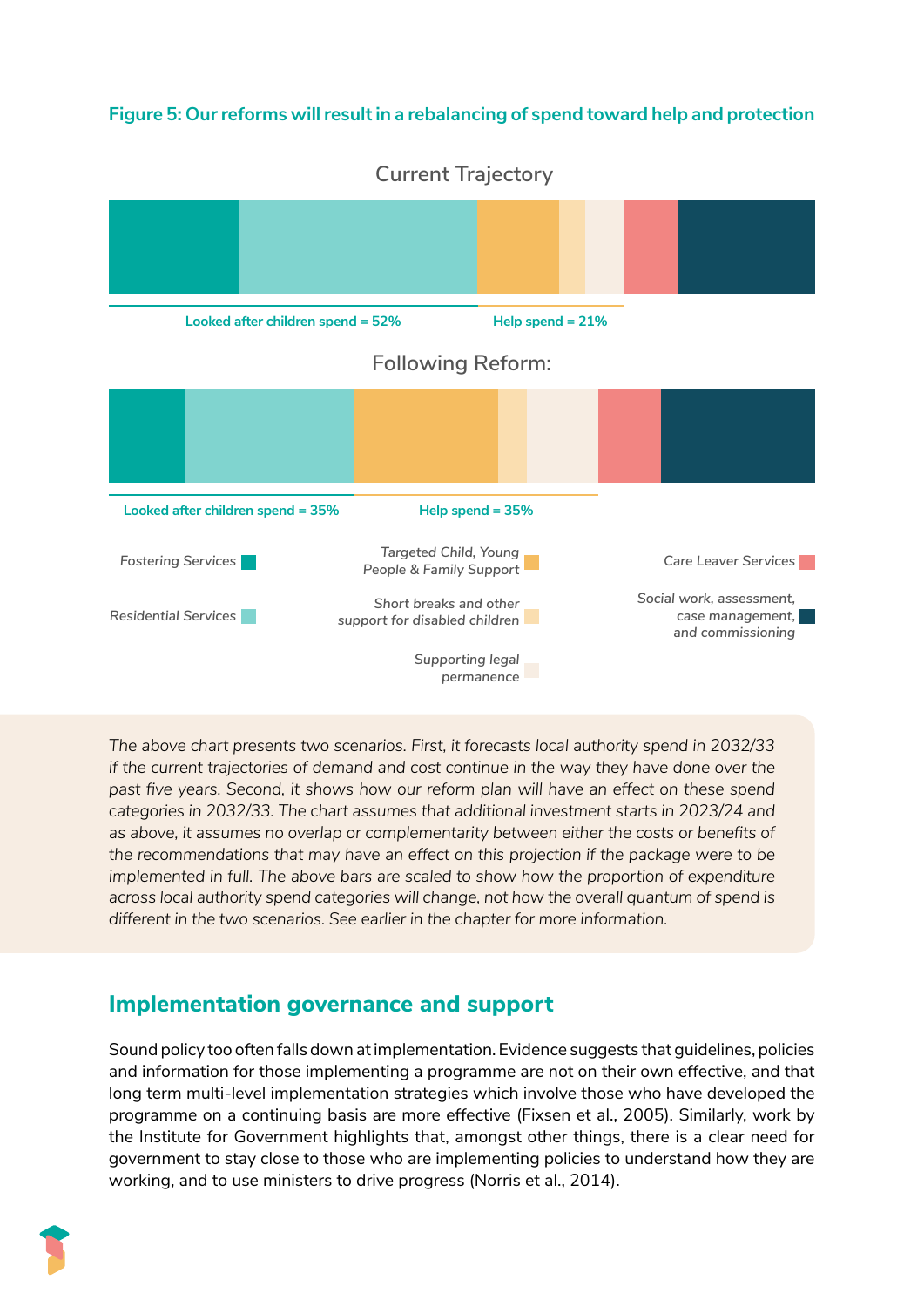We therefore make the following recommendations about implementation:

#### **National governance and delivery**

- Oversight of *Relationships Protect* and the implementation of all recommendations in this report should be provided by the Secretary of State for Education. Whilst the whole of government has a role in delivery, the Secretary of State should be responsible for holding others to account and driving progress. The Secretary of State for Education should commit to report annually to parliament on the anniversary of the review's publication, to update on progress against the review's recommendations. The Education Select Committee should routinely review the progress of implementation.
- Government should immediately appoint a lead official to act as Senior Responsible Officer (SRO) for these reforms, and an implementation team to drive progress. The implementation team should be multidisciplinary, bringing together the different types of expertise needed to implement reforms, including analytical expertise, implementation experience, practice expertise, and have a regional footprint with leads "on the ground" supporting delivery. The team should be complemented by bringing expertise from outside of the civil service where needed. The programme SRO must have explicit delegation and backing from the Secretary of State for Education and the DfE's Permanent Secretary, to accelerate through processes and controls that would jeopardise delivery.
- Relevant government departments with responsibility for overseeing these reforms should immediately review all activity and policy commitments, to assess whether they are still relevant in light of reform.
- The SRO should report to a National Reform Board for children's social care, bringing together the actors who will need to take action and have a stake in delivering these reforms. This must include those with lived experience of children's social care. Quarterly progress reports on delivery should be made publicly available during the reform programme period.

#### **Local delivery support and governance**

- Government and the Association of Directors of Children's Services (ADCS) should work together to develop a leadership and support programme for Directors of Children's Services (DCSs) to support delivery of reforms, with a parallel programme for operational change leads within local authorities and lead members. DCSs should be brought together in cohorts to go through the implementation journey and share learning. This will also be a forum to provide challenge on whether enough progress is being made.
- Safeguarding partners should be publishing the details of their collective resourcing to achieve the reform programme objectives and the delegation they are giving to their respective services. The investment proposed above should be used to incentivise greater pooling of budgets across partners: see Chapter Eight.
- Regional Improvement and Innovation Alliances (forums that currently exist to support regional local authority improvement) should act as a forum for sharing learning and tracking delivery progress locally, working closely with regional implementation leads.